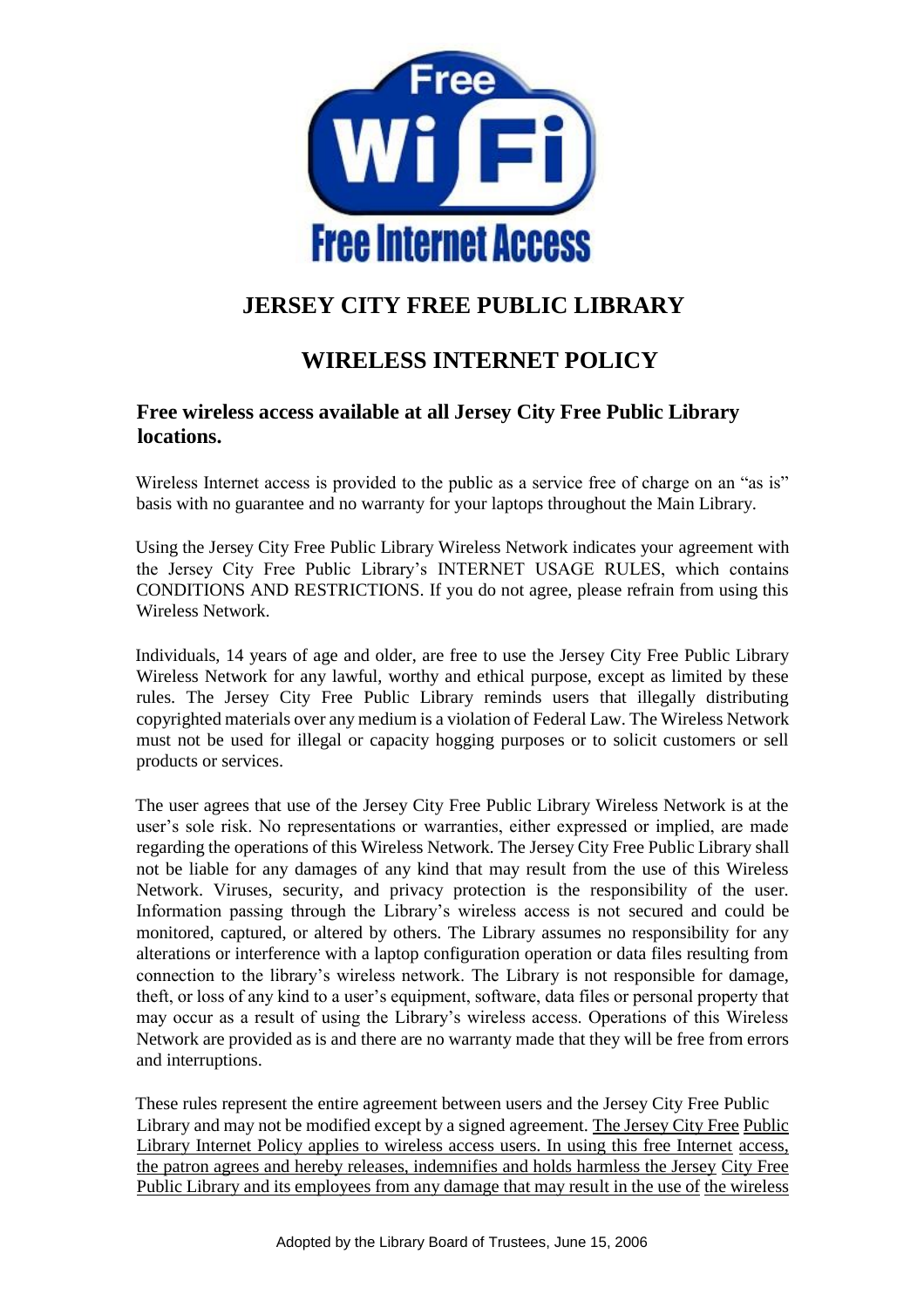access. While using this wireless access, the patron acknowledges that he/she is subject to, and agrees to abide by all laws, and all rules and regulations of the City of Jersey City and Hudson County, the State of New Jersey and the federal government that is applicable to Internet use. If any provision of these rules shall be declared by a court to be invalid, illegal, or unenforceable, such provision shall be deemed severable from this agreement and the other provisions shall remain in full force and effect.

Free wireless Internet access points or "hot spots" are now available at all Jersey City Free Public Library locations. Wireless Internet access uses radio frequency signals to transfer information between a laptop computer and the Internet. The advantages of using the wireless network are: you can access the Internet from different areas of the library, there is no waiting time to use the computer and you can download and save files on your own devices.

# **Frequently Asked Questions**

# **How do I use the wireless network at the library?**

# **Hardware requirements**

A laptop computer with a charged battery and a standard wireless network interface card that is compatible with Wi-Fi standards "802.11a" " 802.11b" or "802.11g". Most laptops that have been purchased within the past  $3 - 5$  year s should meet this requirement. However, the library cannot make an assurance that your equipment with be compatible to the library's network.

Any internet capable device (iPad, Tablets, Cell Phones) can also connect and use the Jersey City Free Public Library WI-FI network.

#### **Software requirements**

The Jersey City Free Public Library has spy ware and anti virus filters in place for all PC's that is in place among all the branch location . We highly recommend that all laptops/wireless device have up-to-date ant virus software, spy ware protection and a personal firewall installed while utilizing the Library's wireless network.

Use a web browser, such as Microsoft Internet Explorer, Mozilla Firefox, Google Chrome, or Safari. Set your TCP client software to obtain addresses automatically from the server.

# **I do not have a library card. Can I access the Jersey City Free Public Library's Wireless Network?**

You do not need a library card to access the Jersey City Free Public Library WI-FI network.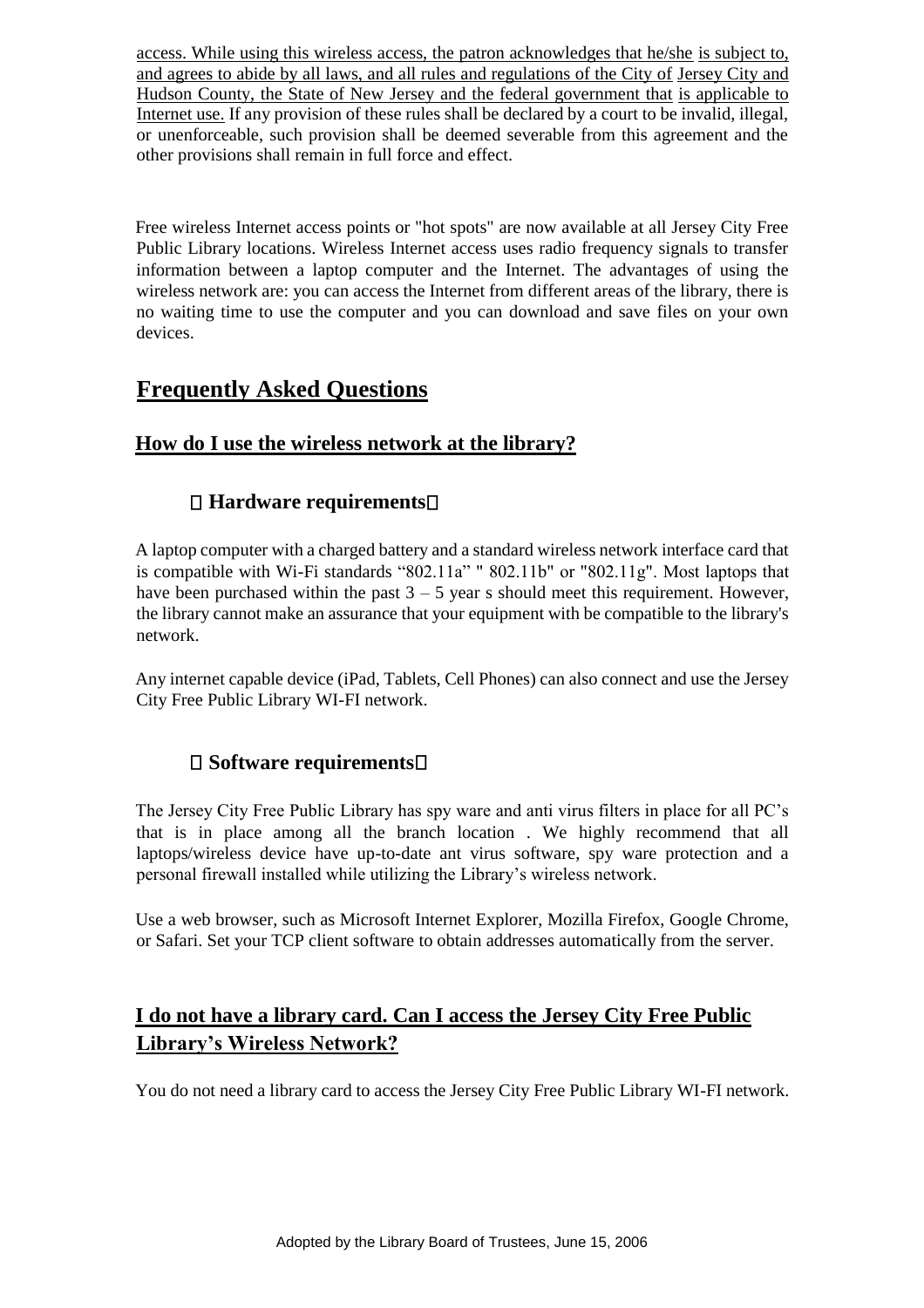# **How do I connect to the Wireless Network?**

- 1. Make sure that your laptop or internet enabled device is turned on. and that you have a wireless adapter. Your laptop should automatically locate and display nearby wireless networks. Select the SSID of the library you are visiting from the list. Below is a list of all Jersey City Free Public Library SSIDs
	- a) JCFPLMain
	- b) JCFPL5CORNERS
	- c) JCFPLCUNNINGHAM
	- d) JCFPLAFAYETTE
	- e) JCFPLPAVONIA
	- f) JCFPLHEIGHTS
	- g) JCFPLMARION
	- h) JCFPLGREENVILLE
	- i) JCFPLMILLER
	- j) JCFPLWESTBERGEN
- 2. You will then need to enter the SSID password. If you have never used WI-FI at any of the Jersey City Free Public Library locations, you can ask one of the librarians for the WI-FI password.
- 3. Please open any Internet browser available on your laptop or device. Internet browser, such as **Internet Explorer**, **Chrome, Safari,** or **Mozilla Firefox**.
- 4. A disclaimer page will appear and you must click continue to the Internet in order to use the Jersey City Free Public Library WI-FI network.

#### **When is Wireless Service Available?**

Wireless access is available during regular business hours of each branch. Regular hours of operation are posted at the front of each branch location. A schedule of hours can be obtained from the Circulation desk of each branch.

Listed below is the link for hours for all our locations: <http://www.jclibrary.org/library-info/hours>

#### **Can I print from my laptop?**

No. Currently, the Jersey City Free Public Library has no Wi-Fi capable printers.

#### **Are wireless services available at all the branches?**

WI-FI is available at all Jersey City Free Public Library branches.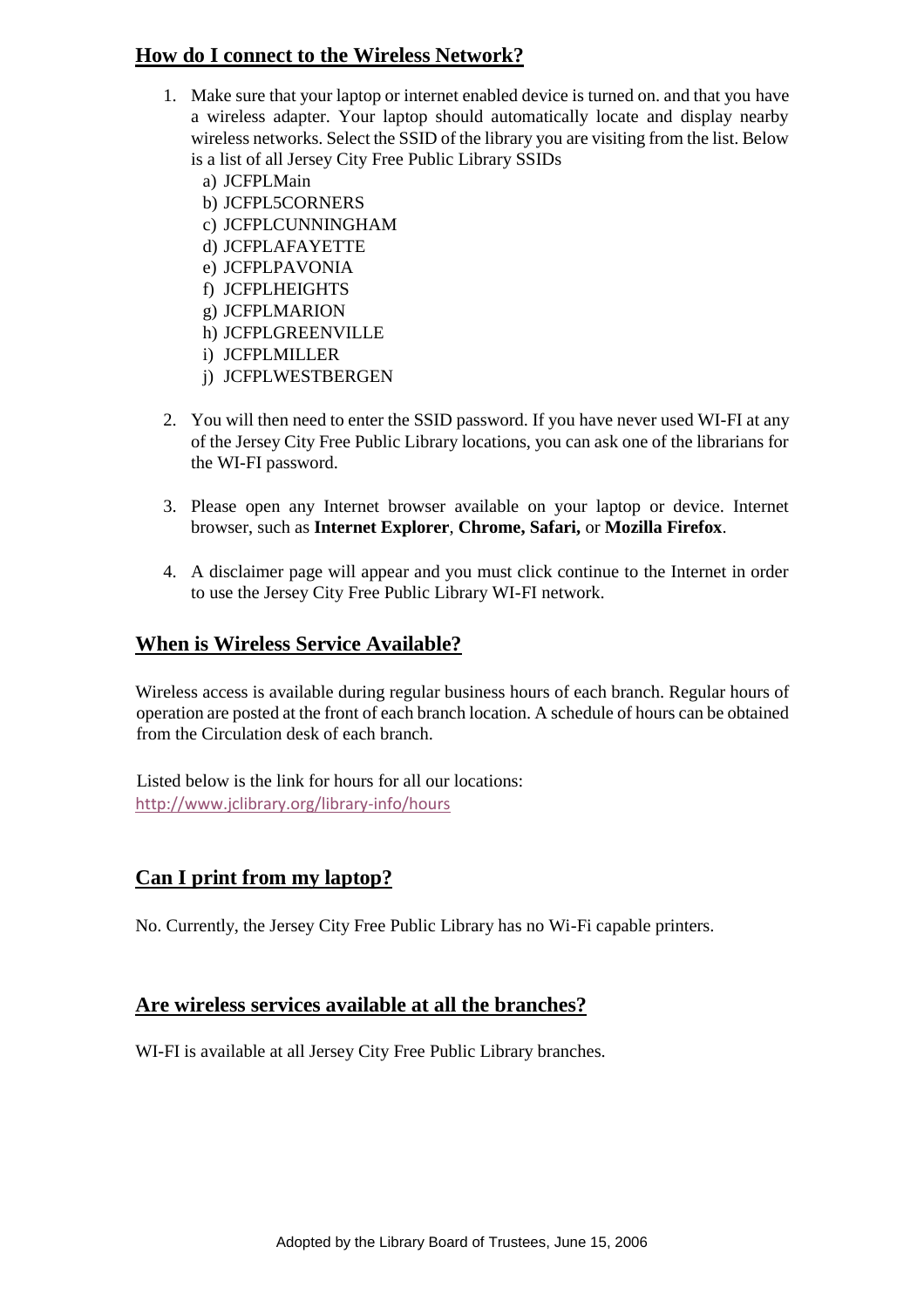# **Can the Library help setting up my PC?**

Library staff is unable to provide technical assistance with your laptop or other wireless equipment. Everyone's PC is configured differently and you are responsible for knowing how to set up your equipment properly. The Jersey City Free Public Library Staff cannot be responsible for any changes made to your PC settings and cannot guarantee that you will be able to make a wireless connection. If you need additional assistance, please consult your wireless adapter's web site or your PC's website for further information. The Library Staff can only provide help limited to this FAQ page.

#### **Is my information safe while using wireless?**

Information transmitted over the wireless network is not protected unless you are connected to a web page that employs encryption (stores, banks, etc.). Wireless transmissions in general can be intercepted very easily and thus is not secure. The transmission of data between the laptop and the wireless network can be easily captured and/or read by users who are knowledgeable about computer networks such as computer hackers. A knowledgeable user can capture any information that you enter in your laptop with a wireless device and the appropriate software within several hundred feet. The Library strongly urges you not to enter passwords, PIN numbers, account numbers or other private information while using the wireless network. Please keep this in mind if you are accessing sensitive business or personal information We strongly recommend that you do NOT use the Wireless Network for secure transactions, such as banking, investments, or purchasing from websites that participate in e-commerce. The Library assumes no responsibility for the safety of equipment, laptop configurations, security, or data files resulting from connection to the Library's network.

### **What about virus protection?**

It is the sole responsibility of the wireless device owner/user to provide anti-virus protection. The Jersey City Free Public Library will not take responsibility for damages acquired from deficient security settings or inadequate virus protection. Our servers block ports that have been known to be exploited by popular viruses. Other than that it is the prime responsibility of the wireless owner to make certain that your laptop is installed with the appropriate ant virus software, spy ware protection software and a personal firewall.

#### **Where can I use my laptop?**

Please bear in mind that the Jersey City Free Public Library has a limited number of public tables and seating. Each branch will have a designated area that will enable you to use your laptop. Be mindful of the needs of other library patrons and mute any audible sound from your equipment or use headphones. The Library does not provide headphones for public use.

Also, take into account that signal strength and performance of the Library's wireless network will be different throughout the Library, depending on the location of the Wireless Access Point that produces the radio signals. Some areas of the Library building may not have wireless service or may have slower Internet service.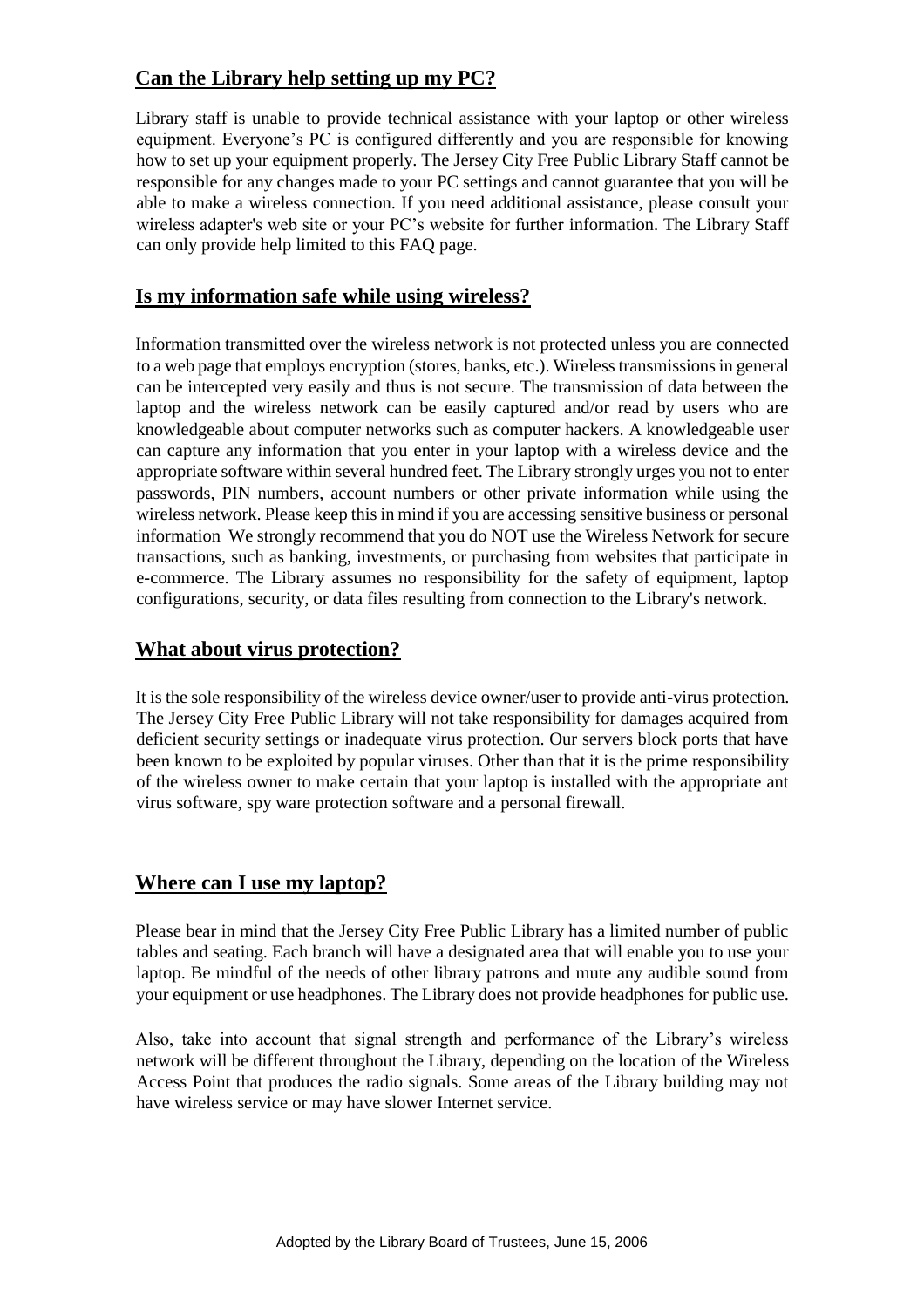# **Can I plug my laptop power cord into the library's AC outlets?**

Not all seating is within distance of electrical outlets. Please make sure that your batteries have been charged fully upon entering the Jersey City Free Public Library premises. There is a big possibility that your laptop will be self-powered while using the wireless network. If you are able to use one of our electrical outlets, it is important that your power cord do not become a trip hazard and thus block access for Library patrons and staff. Please do not move chairs or tables in order to gain access to electrical outlets.

#### **Does the Library's policy on computer usage apply to me?**

By using this free wireless network that the Jersey City Free Public Library provide, you agree to abide by the Library's Acceptable Use Policy and Guidelines for Internet use. Any activity that violates Acceptable Use Policy for library owned Internet and computers is also prohibited on user-owned equipment that is connected to the wireless network. Any activity that is considered to be illegal applies to the library patron whether or not you are on a Library-owned computer or your own device. In addition, Library staff will have the authority to disconnect you temporarily or permanently from the entire wireless network if you attempt to circumvent standard procedures and protocols, or attempt to access or manipulate equipment to which you are not authorized to connect.

# **Setup/Troubleshooting Recommendations:**

Please note that depending on your version of software, there may be variations in the procedures.

# **Wireless Settings:**

Use the software that came with your wireless adapter or computer to configure the settings and to verify a connection to the library's wireless network.

# **Windows Vista, 7, 8, 10**

Network Settings:

- 1. Click on the start button and search for Control Panel.
- 2. From Control Panel, select "Network and Sharing Center" 3. On the left side of the windows, click change Adapter settings.
	- 4. Right Click your Wireless adapter and select Properties.

5. Locate the Internet TCP/IP protocol and get into its Properties. If more than one TCP/IP protocol is listed, look for the one associated with your wireless adapter.

6. Select "Obtain an IP address automatically" and "Obtain DNS server address automatically."